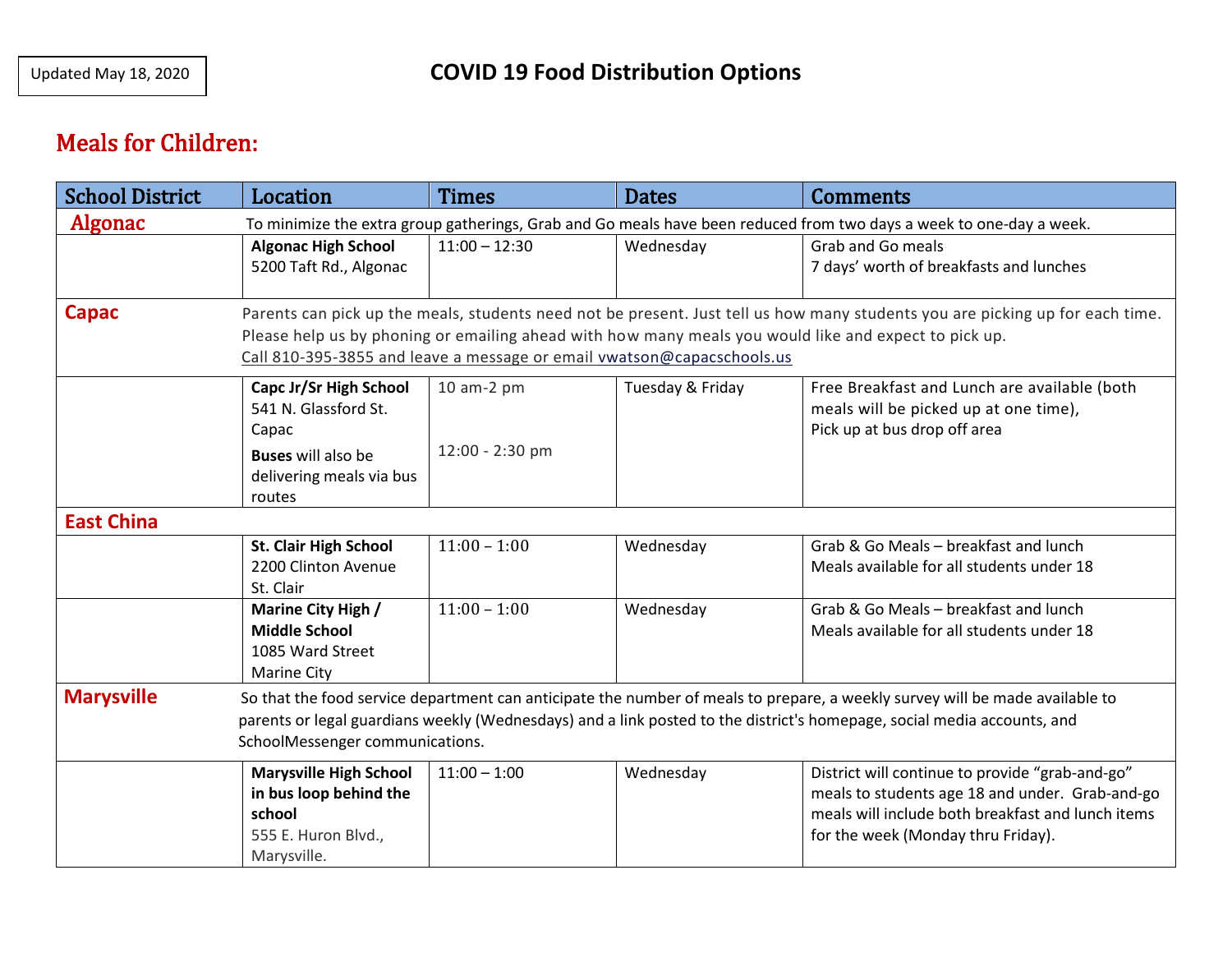| <b>Memphis</b>                                                                                                                                                                                                                                                                                                                                                                                                                                                                                                                                                                                                                                                                                                                                    | To sign up for food pick up email <i>Inickelson@memphisk12.org</i> or call and leave a message 810-535-8448 with the following<br>information: PARENT NAME for pickup, HOW MANY STUDENTS UNDER 18 IN THE HOUSEHOLD, & PHONE NUMBER |                |                   |                                                                                                                                                                                                                                                            |  |  |  |
|---------------------------------------------------------------------------------------------------------------------------------------------------------------------------------------------------------------------------------------------------------------------------------------------------------------------------------------------------------------------------------------------------------------------------------------------------------------------------------------------------------------------------------------------------------------------------------------------------------------------------------------------------------------------------------------------------------------------------------------------------|------------------------------------------------------------------------------------------------------------------------------------------------------------------------------------------------------------------------------------|----------------|-------------------|------------------------------------------------------------------------------------------------------------------------------------------------------------------------------------------------------------------------------------------------------------|--|--|--|
|                                                                                                                                                                                                                                                                                                                                                                                                                                                                                                                                                                                                                                                                                                                                                   | <b>Memphis</b><br>34130 Bordman Rd.<br>Memphis                                                                                                                                                                                     | $8:00 - 10:00$ | Tuesday           | 7- day supply for Breakfast and Lunches. We are<br>trying to minimize contact for everyone<br>involved. We plan on serving until the end of the<br>school year. The only way this would change at<br>this time is due to being exposed and<br>quarantined. |  |  |  |
| <b>Port Huron</b><br>To comply with social distancing, we will place the meals on a cart, which is disinfected between cars, wheel it to your vehicle in<br>which you may receive the meals through your window. If this is not possible, you may open your trunk; we will place the food in<br>there for you. Otherwise, we ask that you come and load your vehicle with the meals on the cart.<br>Anyone can come and pick up meals for children. Children are not required to be with adults.<br>Times and locations may be adjusted as needed. Any changes will be communicated through social media and Skylert messaging.<br>If you are unable to pick up at the distribution sites you may have a neighbor or friend pick them up for you. |                                                                                                                                                                                                                                    |                |                   |                                                                                                                                                                                                                                                            |  |  |  |
|                                                                                                                                                                                                                                                                                                                                                                                                                                                                                                                                                                                                                                                                                                                                                   | <b>Garfield Elementary</b>                                                                                                                                                                                                         | 10:00-12:00    | Monday & Thursday | We will be providing needed meals for children 18<br>and under; breakfast and lunch meals will be<br>provided for each day of the week in take-home<br>bags                                                                                                |  |  |  |
|                                                                                                                                                                                                                                                                                                                                                                                                                                                                                                                                                                                                                                                                                                                                                   | <b>Literacy Academy at</b><br><b>Cleveland</b>                                                                                                                                                                                     | 10:00-12:00    | Monday & Thursday | We will be providing needed meals for children 18<br>and under; breakfast and lunch meals will be<br>provided for each day of the week in take-home<br>bags                                                                                                |  |  |  |
|                                                                                                                                                                                                                                                                                                                                                                                                                                                                                                                                                                                                                                                                                                                                                   | Port Huron High School                                                                                                                                                                                                             | 10:00-12:00    | Monday & Thursday | We will be providing needed meals for children 18<br>and under; breakfast and lunch meals will be<br>provided for each day of the week in take-home<br>bags                                                                                                |  |  |  |
|                                                                                                                                                                                                                                                                                                                                                                                                                                                                                                                                                                                                                                                                                                                                                   | <b>Port Huron Northern</b><br><b>High School</b>                                                                                                                                                                                   | 10:00-12:00    | Monday & Thursday | We will be providing needed meals for children 18<br>and under; breakfast and lunch meals will be<br>provided for each day of the week in take-home<br>bags                                                                                                |  |  |  |
|                                                                                                                                                                                                                                                                                                                                                                                                                                                                                                                                                                                                                                                                                                                                                   | <b>Indian Trails Mobile</b><br><b>Home Park</b>                                                                                                                                                                                    | 10:00-12:00    | Monday & Thursday | Look for our Meet Up and Eat Up signs at the<br>distribution sites. District staff and volunteers will<br>be handing out take-home bags.                                                                                                                   |  |  |  |
|                                                                                                                                                                                                                                                                                                                                                                                                                                                                                                                                                                                                                                                                                                                                                   | <b>Port of Call</b>                                                                                                                                                                                                                | 10:00-12:00    | Monday & Thursday | Look for our Meet Up and Eat Up signs at the<br>distribution sites. District staff and volunteers will<br>be handing out take-home bags.                                                                                                                   |  |  |  |